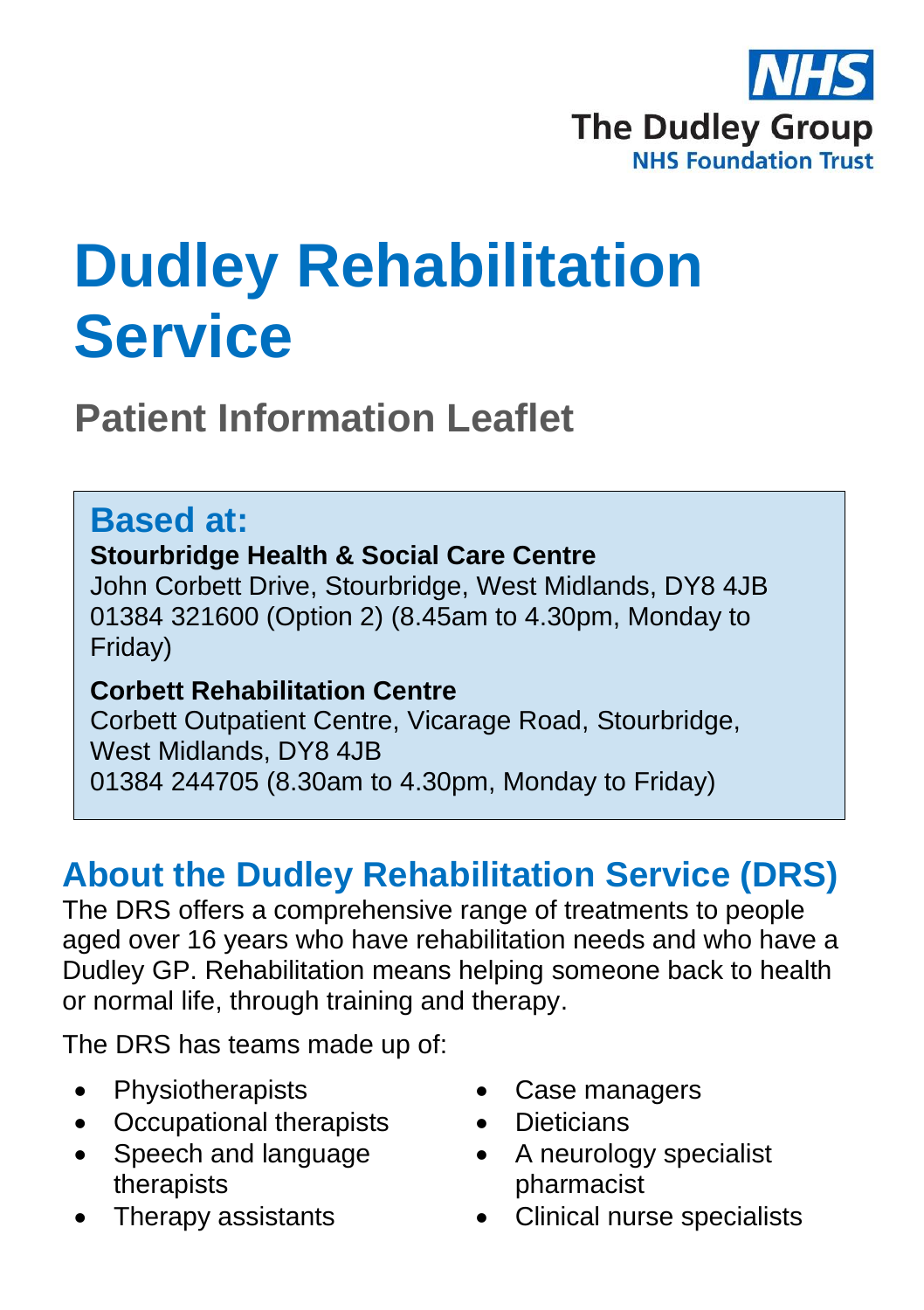All of the treatments offered are tailored to an individual's needs and goals. DRS have specialist therapists who offer treatment for people who have:

- had a stroke
- long term conditions such as multiple sclerosis and Parkinson's disease
- a physical disability
- had a brain injury
- had a fall

## **What services does DRS provide?**

- Assessment
- Advice, information and education on your condition
- Medication review and advice
- Physical rehabilitation
- Self-management programs
- Groups, including balance and exercise programs
- Virtual, clinic and home visit appointments
- Referral to other services where appropriate (with your consent)

### **How does DRS work?**

We receive a referral so that we know you need rehabilitation. This is sorted to make sure it goes to the best healthcare professional team for your needs. Your referral is then placed on this team's waiting list.

When an appointment becomes available, we will ring you with an appointment date and time. If we are unable to contact you, we will send a letter asking you to ring us for an appointment.

We will see you, virtually, at the Corbett Rehabilitation Centre or in your own home, if our assessment shows that this would be better for you.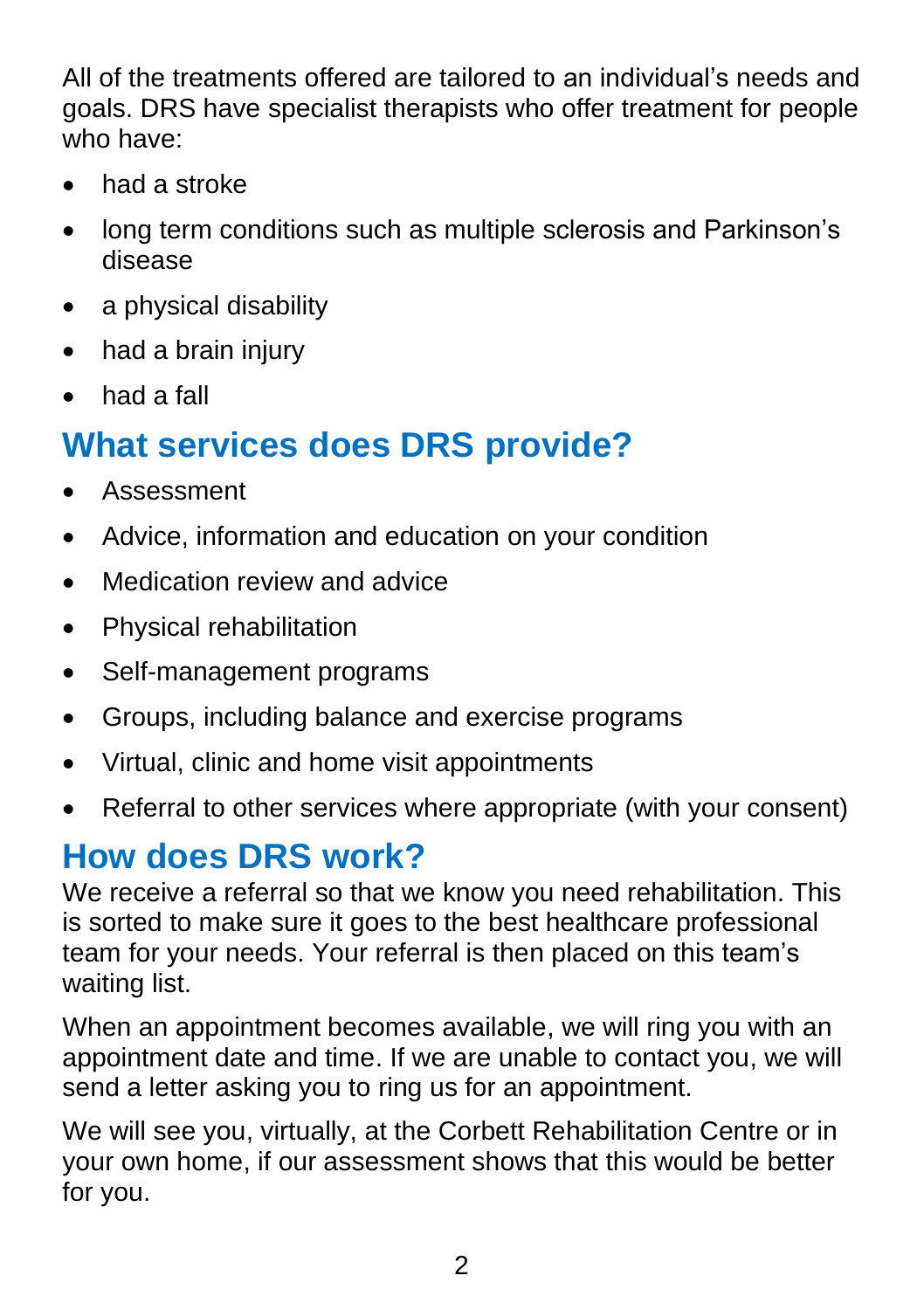At your first appointment, your allocated therapist will discuss your needs and set rehabilitation goals with you. These will be reviewed on a regular basis.

Our therapists will meet every week to discuss your treatment and progress. This helps us to ensure you receive the best possible treatment we can provide. If it is needed, our therapists will refer you on to other professionals or services.

As part of your treatment, you may be seen by therapy assistants, in a group setting or by a student. If you do not wish to be seen by a student, please contact us before your appointment so alternative arrangements can be made.

### **Home visits**

We will visit you in your home if you are housebound, or if your therapist thinks your treatment would be better carried out in your home environment. Our therapists do their best to arrive at their appointment time but delays can occur.

We politely ask you not to smoke just before or during your appointment. If you have any pets that may interrupt the treatment, please can you keep them in another room until your session has finished.

#### **Please respect us as we are here to help you.**

Verbal and physical abuse of our staff will not be tolerated.

### **What happens at a clinic appointment?**

Clinic appointments will usually take place at the Corbett Rehabilitation Centre. We ask you to arrange your own transport wherever possible but if you do need hospital transport, it is your responsibility to book it. DRS staff are happy to give you the telephone number to do this.

You will not be able to book an ambulance on the same day as your appointment so please make sure it is booked in advance. If you book an ambulance, you will need to be ready two hours before your appointment time.